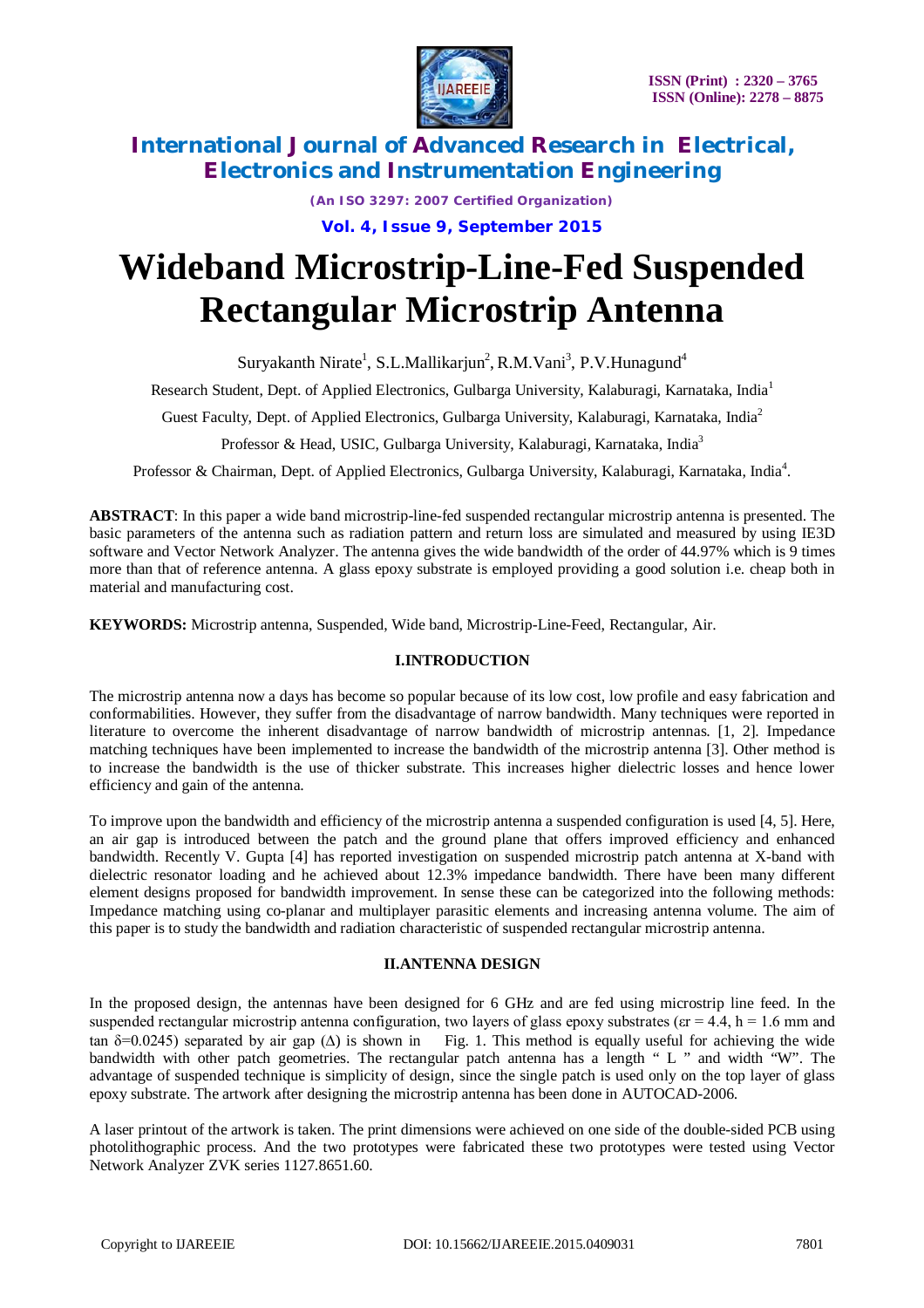

*(An ISO 3297: 2007 Certified Organization)*

## **Vol. 4, Issue 9, September 2015**



Fig. 1 Schematic diagram of suspended rectangular microstrip antenna

## **III.RESULTS AND DISCUSSION**

Keeping the parameters h and  $\varepsilon_r$  fixed and varying  $\Delta$  two prototype suspended rectangular microstrip antennas have been designed, fabricated, simulated and measured experimentally. Table 1. Shows the simulation results and the obtained experimental results are tabulated in Table 2.

As noted from Table.2 a variation in air gap  $(\Delta)$  can affect the performance of the antenna. For our proposed antenna, the measured resonant frequency is 6.27GHz and hence, the corresponding bandwidth is 44.97%.

The reference antenna radiates at 5.77 GHz and gives the bandwidth 5.02%. After making the stacking i.e. when  $\Delta=0$ *mm* there is increase in bandwidth. When antenna is constructed in suspended manner i.e.  $\Delta = 1$  *mm* the bandwidth is further increased as compared to earlier antenna. But one thing we realized that when the thickness is perfectly sufficient then bandwidth is increased. Hence the antenna-2 as gap  $(\Delta)$  of 1 *mm* which gives the wide bandwidth of the order of 44.97% as compared to V. Gupta [4].

| <b>Parameter</b><br>&<br><b>Antennas</b> | <b>Return</b><br><b>Resonant</b><br>frequency<br>loss<br>(GHz)<br>(dB) |          | <b>Band</b><br>width<br>(%) |
|------------------------------------------|------------------------------------------------------------------------|----------|-----------------------------|
| <b>Reference</b><br>Antenna              | 5.85                                                                   | $-14.37$ | 3.19                        |
| Antenna-1<br>$\Delta = 0$ mm             | 5.67                                                                   | $-19.78$ | 16.96                       |
| Antenna-2<br>$\Delta = 1$ mm             | 6.75                                                                   | $-19.56$ | 26.81                       |

|  |  | Table 1: IE3D Simulation results of Suspended Rectangular Microstrip antenna |
|--|--|------------------------------------------------------------------------------|
|  |  |                                                                              |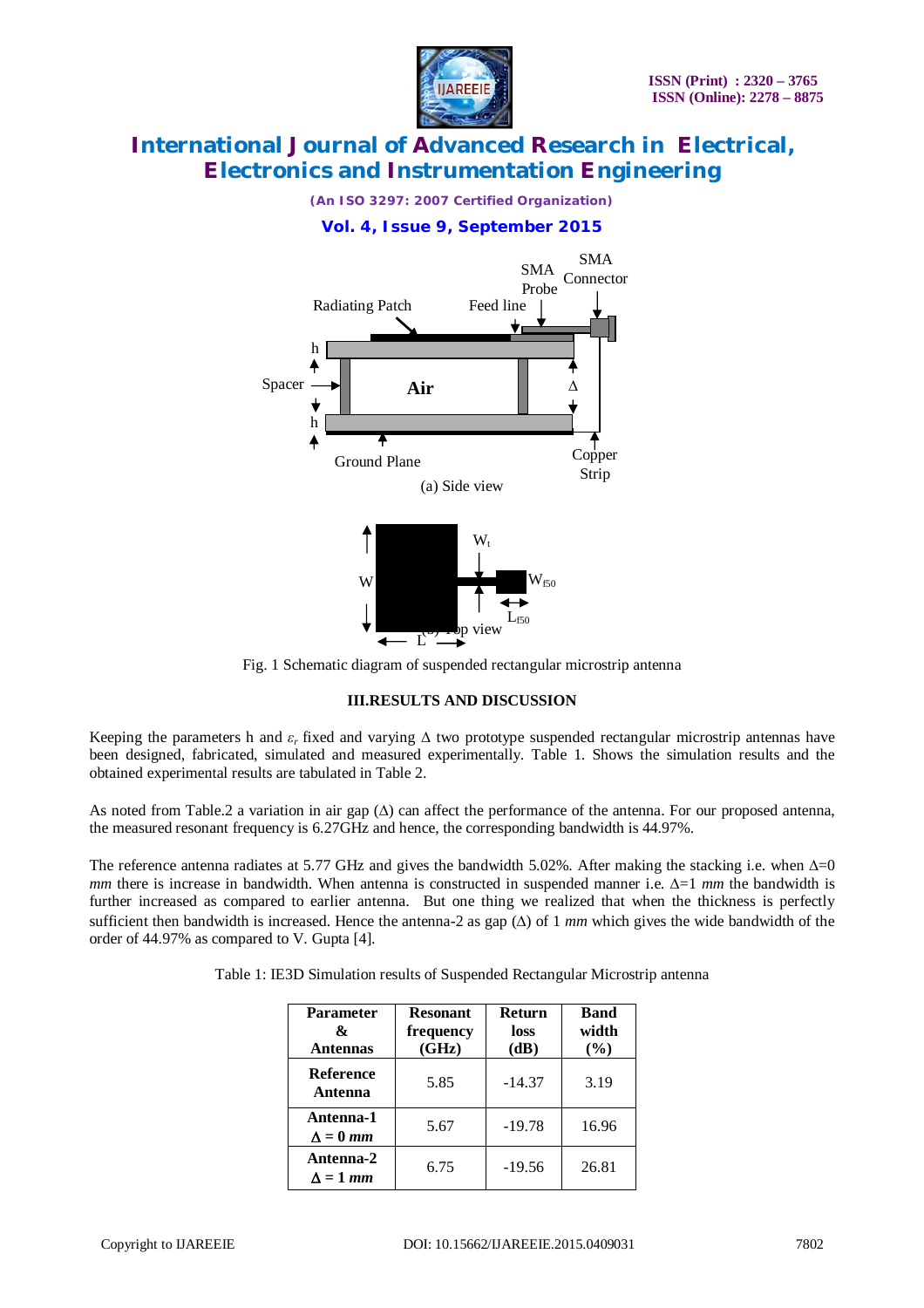

*(An ISO 3297: 2007 Certified Organization)*

## **Vol. 4, Issue 9, September 2015**

Table 2: Experimental results of Suspended Rectangular Microstrip antenna

| <b>Parameter</b><br>&<br><b>Antennas</b> | <b>Resonant</b><br>frequency<br>(GHz) | <b>Return</b><br>loss<br>(dB) | <b>Band</b><br>width<br>(%) |
|------------------------------------------|---------------------------------------|-------------------------------|-----------------------------|
| Reference<br>Antenna                     | 5.77                                  | $-21.15$                      | 5.02                        |
| Antenna-1<br>$\Delta = 0$ mm             | 6.05                                  | $-33.02$                      | 37.19                       |
| Antenna-2<br>$\Delta = 1$ mm             | 6.27                                  | $-39.74$                      | 44.97                       |

The radiation pattern of reference antenna (Fig. 2) shows wide band with better cross-polarization. The radiation pattern of the antenna-1 & antenna-2 are shown in Fig 3 & Fig 4 respectively. Antenna-1 & antenna-2 shows the maximum radiation in broadside direction. The proposed antenna is useful in wireless communication field.



Fig. 2 Radiation pattern of Reference antenna at 5.77GHz



Fig. 3 Radiation pattern of Antenna-1 at 6.05GHz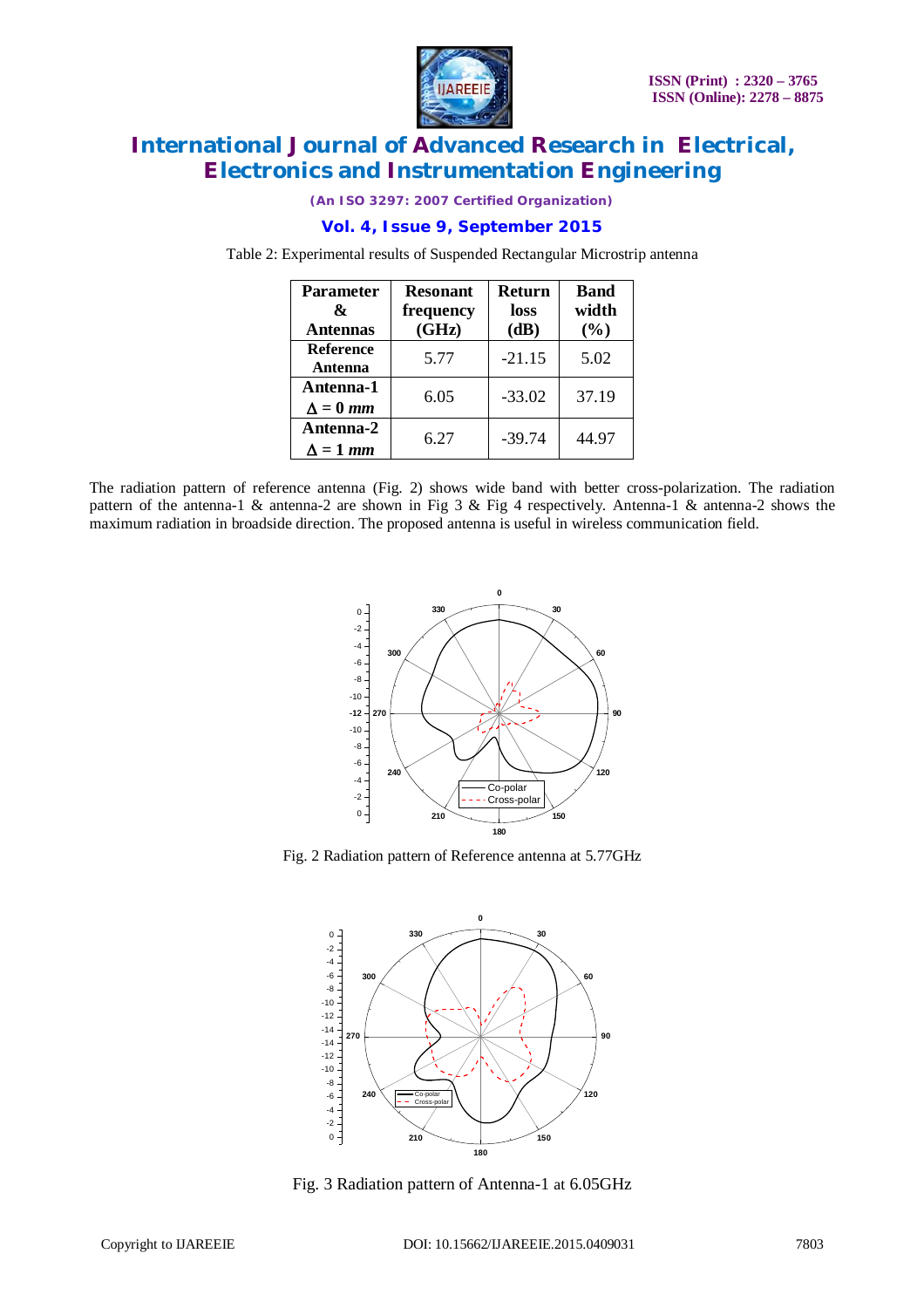

*(An ISO 3297: 2007 Certified Organization)*

**Vol. 4, Issue 9, September 2015**



Fig.4 Radiation pattern of Antenna-2 at 6.27GHz

#### **IV.CONCLUSION**

In this paper, a wide band microstrip-line-fed suspended rectangular microstrip antenna is presented. The bandwidth enhancement of the microstrip antenna is obtained by introducing an air gap between the patch and the ground plane. We have achieved 44.97% impedance bandwidth with an air gap  $(\Delta)$  of 1 *mm* whereas it is 5.02% in case of reference antenna.

#### **REFERENCES**

- [1] K.M.Luk, C.L. Mak, et al., "Broadband microstrip antenna," *Electronics letters,* Vol.34, 1998, pp.1442-1443.
- [2] P.H.Rao, V.Fusco and R. Cahill, "Wideband Linear and circularly polarized patch antenna using printed stepped T-feed." *IEEE Trans. Antennas and Propagation* Vol.Ap-50, 2002. pp.356-361,
- [3] H.F.Pues and A.R.Van de Capelle, "An impedance matching technique for increasing the bandwidth of microstrip antennas*,*" *IEEE Trans.Antennas and Propagation* Vol.Ap-37, pp.1345-1354, 1989.
- *[4]* V. Gupta," Suspended microstrip patch antenna with dielectric resonator loading for enhanced bandwidth", *ieeexplore. ieee.org/iel5/7378/20029/00926080.pdf.*
- *[5]* Amit A. Deshmukh and Girish Kumar, "Compact Broadband Gap-Coupled Center shorted Rectangular Microstrip antennas", *www.ee.iitb.ac.in/uma/ncc 2002/proc/˜NCC-2002/pdf/n169 pdf*

#### **BIOGRAPHY**



**Mr. Suryakanth Nirate** received his M.Sc. Applied Electronics degree from Gulbarga University, Kalaburagi in the year 2002 and completed M.Phil. Degree in the year 2007 from same Department. He is pursuing his Ph.D degree in Dept. of Applied Electronics, Gulbarga University, Kalaburagi in the field of Microwave Electronics. His areas of interest include Suspended Microstrip Antennas.



**Dr. S. L. Mallikarjun** received his M.Sc., M.Phil. and Ph.D. degree in Applied Electronics from Gulbarga University, Kalaburagi in the year 2005, 2007 and 2011 respectively. He is working in Dept. of Applied Electronics, Gulbarga University, Kalaburagi. He is an active researcher in the field of Microwave Electronics. His area of interest includes microstrip antenna, arrays and dielectric resonator antenna. He has more than 70 publications in reputed International/National Journals and in conference and symposia.